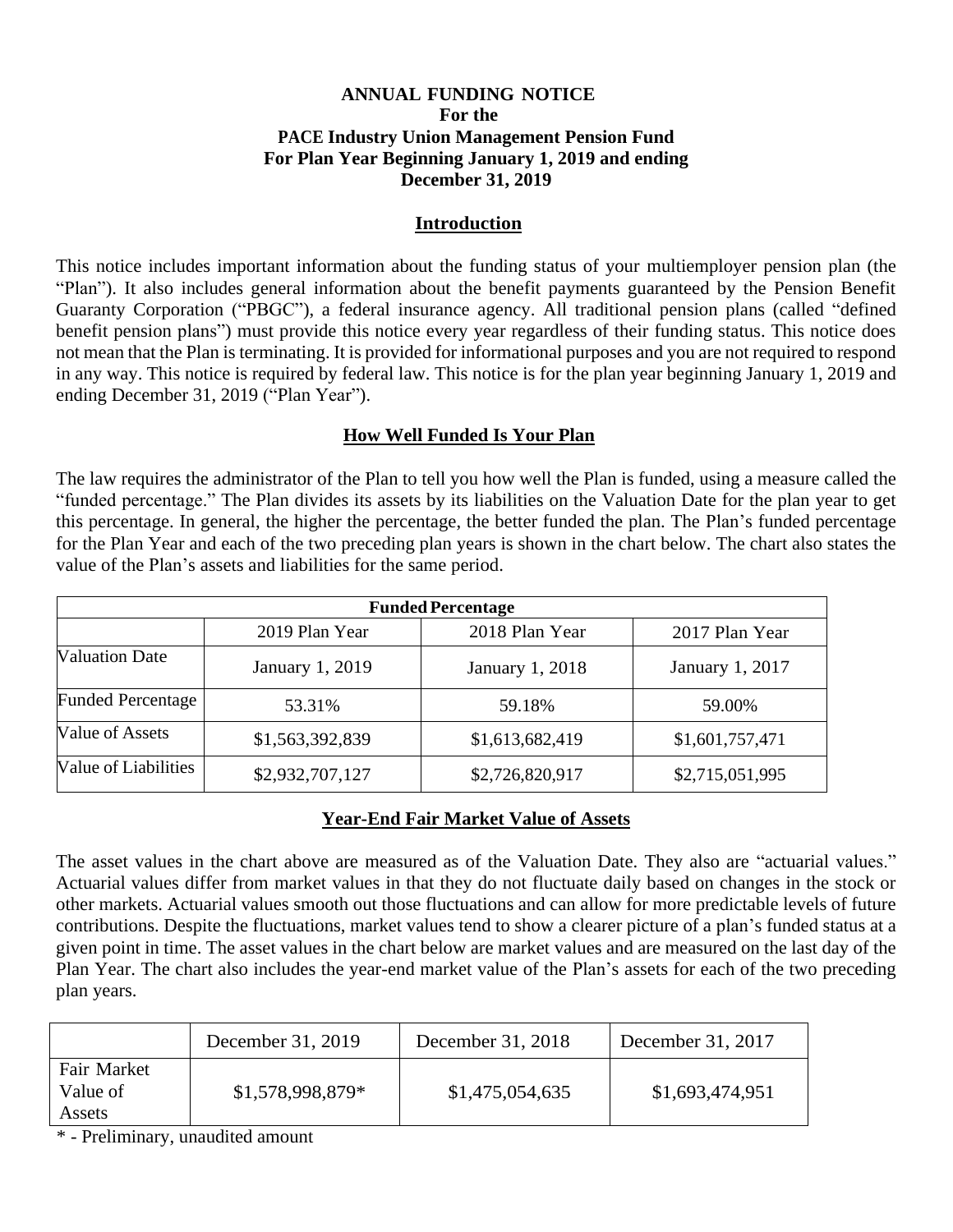# **Endangered, Critical, or Critical and Declining Status**

Under federal pension law, a plan generally is in "endangered" status if its funded percentage is less than 80 percent. A plan is in "critical" status if the funded percentage is less than 65 percent (other factors may also apply). A plan is in "critical and declining" status if it is in critical status and is projected to become insolvent (run out of money to pay benefits) within 15 years (or within 20 years if a special rule applies). If a pension plan enters endangered status, the trustees of the plan are required to adopt a funding improvement plan. Similarly, if a pension plan enters critical status or critical and declining status, the trustees of the plan are required to adopt a rehabilitation plan. Funding improvement and rehabilitation plans establish steps and benchmarks for pension plans to improve their funding status over a specified period of time. The plan sponsor of a plan in critical and declining status may apply for approval to amend the plan to reduce current and future payment obligations to participants and beneficiaries.

The Plan was in critical and declining status in the Plan Year ending December 31, 2019 because there was a deficiency in the Funding Standard Account that is projected to continue in the future and insolvency is projected in less than 20 years*.* As of the Valuation Date for the 2019 Plan Year, the Plan is projected to be insolvent in the 2030 Plan Year. Such insolvency may result in benefit reductions. In an effort to improve the Plan's funding situation, the trustees adopted a rehabilitation plan on July 17, 2010*.* The rehabilitation plan requires contribution increases from contributing employers and implements various benefit changes for participants. You may get a copy of the Plan's rehabilitation plan, any update to such plan and the actuarial and financial data that demonstrate any action taken by the Plan toward fiscal improvement. You may get this information by contacting the plan administrator.

The Plan remains in critical and declining status for the plan year ending December 31, 2020. A separate notification of that status is enclosed.

# **Participant Information**

The total number of participants and beneficiaries covered by the Plan on the valuation date was 67,240*.* Of this number, 4,041 were current employees, 32,274 were retired and receiving benefits, and 30,925 were retired or no longer working for a contributing employer and have a right to future benefits.

#### **Funding & Investment Policies**

Every pension plan must have a procedure to establish a funding policy for plan objectives. A funding policy relates to how much money is needed to pay promised benefits. The funding policy of the Plan is to maintain a trust to hold and invest contributions made by participating employers pursuant to collective bargaining agreements and earnings on investments over time.

Pension plans also have investment policies. These generally are written guidelines or general instructions for making investment management decisions. The investment policy of the Plan is adopted by the Board of Trustees with the advice of the Plan's investment consultant. It is intended to generate returns that equal or exceed the Plan's actuarial assumed rate of return over the long-term and to control risk. Based on the advice of the investment consultant, the Trustees have diversified to the Plan's investments with allocations to a number of different asset classes*.*

Under the Plan's investment policy, the Plan's assets were allocated among the following categories of investments, as of the end of the Plan Year. These allocations are percentages of total assets: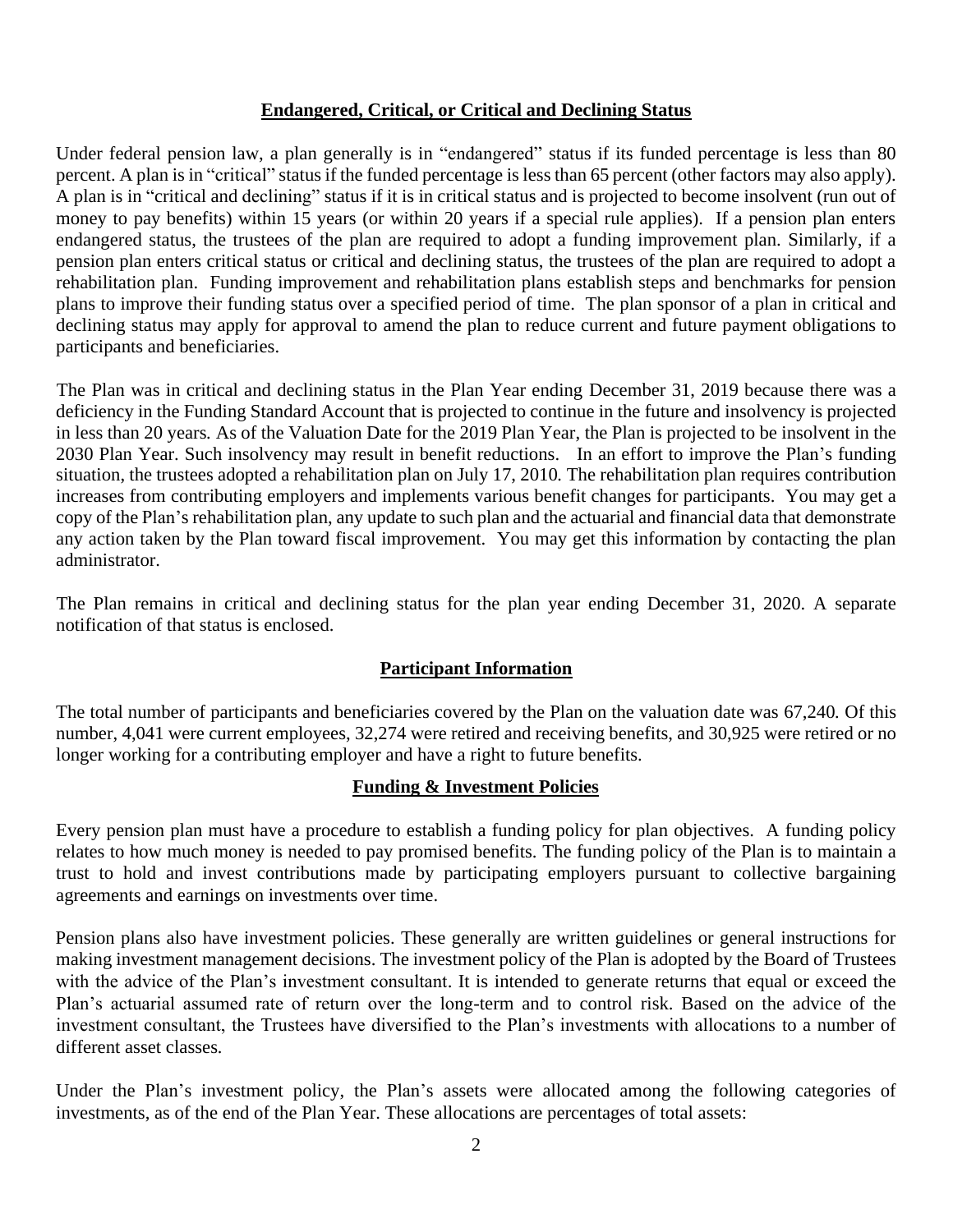| <b>Asset Allocations</b> |                                                                              | Percentage |
|--------------------------|------------------------------------------------------------------------------|------------|
| 1.                       | Cash (Interest bearing and non-interest bearing)                             | 1.83%      |
| 2.                       | U.S. Government securities                                                   | 0%         |
| 3.                       | Corporate debt instruments (other than employer securities):                 |            |
|                          | Preferred                                                                    | 0%         |
|                          | All other                                                                    | 0%         |
| 4.                       | Corporate stocks (other than employer securities):                           |            |
|                          | Preferred                                                                    | 0%         |
|                          | Common                                                                       | 0%         |
| 5.                       | Partnership/joint venture interests                                          | 6.88%      |
| 6.                       | Real estate (other than employer real property)                              | 0%         |
| 7.                       | Loans (other than to participants)                                           | 0%         |
| 8.                       | Participant loans                                                            | $0\%$      |
| 9.                       | Value of interest in common/collective trusts                                | 73.02%     |
| 10.                      | Value of interest in pooled separate accounts                                | 0%         |
| 11.                      | Value of interest in 103-12 investment entities                              | $0\%$      |
| 12.                      | Value of interest in registered investment companies (e.g., mutual funds)    | 14.07%     |
| 13.                      | Value of funds held in insurance co. general account (unallocated contracts) | 0%         |
| 14.                      | Employer-related investments:                                                |            |
|                          | <b>Employer Securities</b>                                                   | $0\%$      |
|                          | Employer real property                                                       | 0%         |
| 15.                      | Buildings and other property used in plan operation                          | 0%         |
| 16.                      | Other                                                                        | 4.20%      |
|                          |                                                                              |            |

For information about the Plan's investment in any of the following types of investments-common/ collective trusts, pooled separate accounts, or 103-12 investment entities - contact Charles Knight at 1-800-474-8673 or 1101 Kermit Drive, Suite 800, Nashville, TN 37217 or [cknight@uswbenefitfunds.com.](mailto:cknight@uswbenefitfunds.com)

# **Events Having a Material Effect on Assets or Liabilities**

By law this notice must contain a written explanation of new events that have a material effect on plan liabilities or assets. This is because such events can significantly impact the funding condition of a plan. For the plan year beginning on January 1, 2019 and ending on December 31, 2019*,* the Plan does not expect any events to have such an effect.

# **Right to Request a Copy of the Annual Report**

Pension plans must file annual reports with the US Department of Labor. The report is called the "Form 5500." These reports contain financial and other information. You may obtain an electronic copy of your Plan's annual report by going to [www.efast.dol.gov](http://www.efast.dol.gov/) and using the search tool. Annual reports also are available from the US Department of Labor, Employee Benefits Security Administration's Public Disclosure Room at 200 Constitution Avenue, NW, Room N-1513, Washington, DC 20210, or by calling 202.693.8673. Or you may obtain a copy of the Plan's annual report by making a written request to the plan administrator. You may also obtain a copy of the Plan's annual report on the website at [www.uswbenefitfunds.com.](http://www.uswbenefitfunds.com/) Annual reports do not contain personal information, such as the amount of your accrued benefit. You may contact your plan administrator if you want information about your accrued benefits. Your plan administrator is identified below under "Where To Get More Information."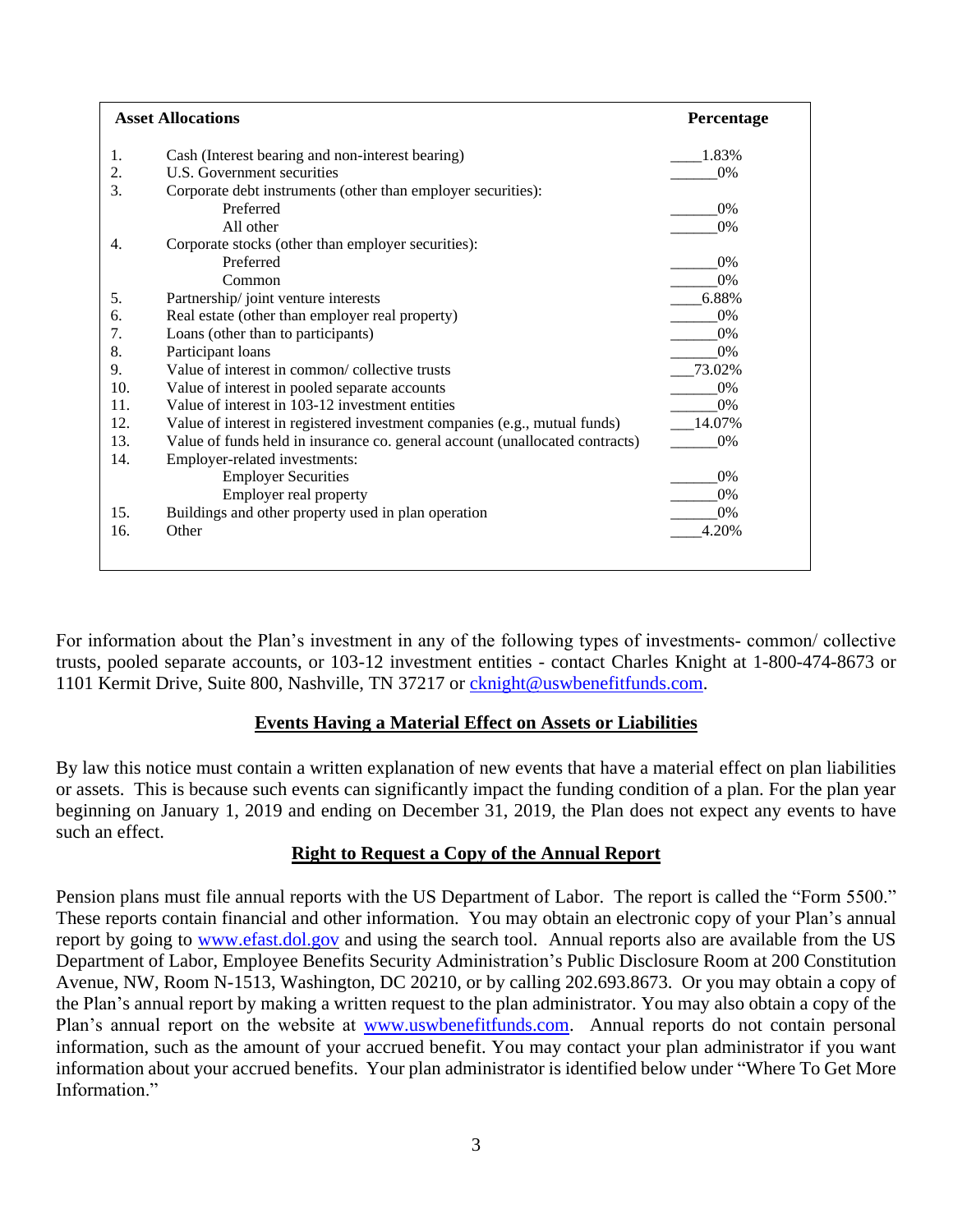#### **Summary of Rules Governing Insolvent Plans**

Federal law has a number of special rules that apply to financially troubled multiemployer plans that become insolvent, either as ongoing plans or plans terminated by mass withdrawal. The plan administrator is required by law to include a summary of these rules in the annual funding notice. A plan is insolvent for a plan year if its available financial resources are not sufficient to pay benefits when due for that plan year. An insolvent plan must reduce benefit payments to the highest level that can be paid from the plan's available resources. If such resources are not enough to pay benefits at the level specified by law (see "Benefit Payments Guaranteed by the PBGC," below), the plan must apply to the PBGC for financial assistance. The PBGC will loan the plan the amount necessary to pay benefits at the guaranteed level. Reduced benefits may be restored if the plan's financial condition improves.

A plan that becomes insolvent must provide prompt notice of its status to participants and beneficiaries, contributing employers, labor unions representing participants, and PBGC. In addition, participants and beneficiaries also must receive information regarding whether, and how, their benefits will be reduced or affected, including loss of a lump sum option.

## **Benefit Payments Guaranteed by the PBGC**

The maximum benefit that the PBGC guarantees is set by law. Only benefits that you have earned a right to receive and that cannot be forfeited (called vested benefits) are guaranteed. There are separate insurance programs with different benefit guarantees and other provisions for single-employer plans and multiemployer plans. Your Plan is covered by PBGC's multiemployer program. Specifically, the PBGC guarantees a monthly benefit payment equal to 100 percent of the first \$11 of the Plan's monthly benefit accrual rate, plus 75 percent of the next \$33 of the accrual rate, times each year of credited service. The PBGC's maximum guarantee, therefore, is \$35.75 per month times a participant's years of credited service.

*Example 1*: If a participant with 10 years of credited service has an accrued monthly benefit of \$600, the accrual rate for purposes of determining the PBGC guarantee would be determined by dividing the monthly benefit by the participant's years of service (\$600/10), which equals \$60. The guaranteed amount for a \$60 monthly accrual rate is equal to the sum of \$11 plus \$24.75 (.75 x \$33), or \$35.75. Thus, the participant's guaranteed monthly benefit is \$357.50 (\$35.75 x 10).

*Example 2*: If the participant in Example 1 has an accrued monthly benefit of \$200, the accrual rate for purposes of determining the guarantee would be \$20 (or \$200/10). The guaranteed amount for a \$20 monthly accrual rate is equal to the sum of \$11 plus \$6.75 (.75 x \$9), or \$17.75. Thus, the participant's guaranteed monthly benefit would be \$177.50 (\$17.75 x 10).

The PBGC guarantees pension benefits payable at normal retirement age and some early retirement benefits. In addition, the PBGC guarantees qualified preretirement survivor benefits (which are preretirement death benefits payable to the surviving spouse of a participant who dies before starting to receive benefit payments). In calculating a person's monthly payment, the PBGC will disregard any benefit increases that were made under a plan within 60 months before the earlier of the plan's termination or insolvency (or benefits that were in effect for less than 60 months at the time of termination or insolvency). Similarly, the PBGC does not guarantee benefits above the normal retirement benefit, disability benefits not in pay status, or non-pension benefits, such as health